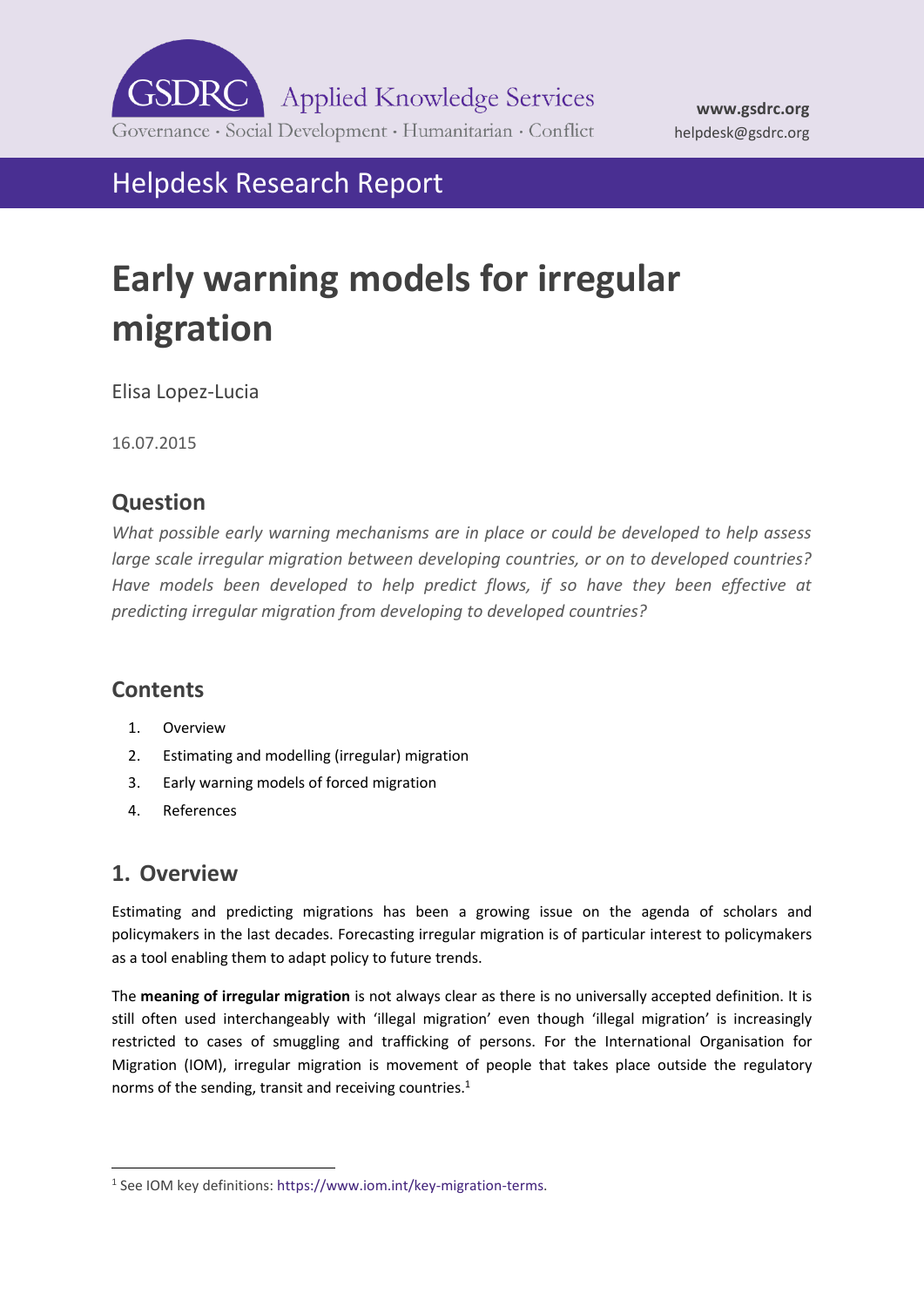However, **forecasting irregular migration** poses various problems. While data collection on international migration has improved, it is still extremely difficult to estimate the flow or stock of irregular migrants. Moreover, most models focus on regular migration and conceptualise migration as a voluntary act which excludes forced migration. The lack of data (in particular on irregular migration) but also their lack of flexibility to integrate change in the context led to new initiatives such as the 'Global Migration Futures' project which uses scenario-building instead of forecasting.

Researchers looking at **forced migration** have developed forecasting models. Attempts have been made to design early warning models to predict refugee flows. However, scholars tend to focus more on early warning models which predict conflict and political crises that are considered the root causes of forced migration. Recently, a project was launched at the University of Georgetown to build an early warning system for detecting forced population displacement.

# <span id="page-1-0"></span>**2. Estimating and modelling (irregular) migration**

There have recently been many efforts to estimate and model migration movements. Estimations seek to improve the precision and reliability of data, while modelling aims to ascertain the factors driving migration mostly through statistical modelling (time series, multiple regression analysis, etc.) and computer simulations (Hristoski & Sotiroski 2012).

## **Estimating (irregular) migration**

There has been an increase in the past three decades of databases on migration, funded by international organisations, think tanks and research groups (Hristoski & Sotiroski 2012).

Some of the main databases are:

- **The United Nations Global Migration Database (UNGMD).**<sup>2</sup>
- The Organisation for Economic Cooperation and Development (OECD) International Migration Database that stores data for OECD countries.<sup>3</sup>
- **The Migration Policy Institute (MPI) Database.**<sup>4</sup>
- **The International Labour Organization (ILO) Migration Database.**<sup>5</sup>
- The United Nations High Commissioner for Refugees (UNHCR) has compiled annual data on refugee stocks, flows, and characteristics covering more than 150 countries.<sup>6</sup> UNHCR also maintains a database on monthly asylum applications submitted in 37 industrialised countries by country of citizenship.
- The UN Economic Commission for Latin America and the Caribbean has developed a regional database on the international migrant stock.<sup>7</sup>

In spite of these databases, the estimation of international migration flows is still very uncertain. The most important problems are: a lack of current data within and across countries; data on the volume of

-

<sup>2</sup> [http://www.unmigration.org.](http://www.unmigration.org/)

<sup>3</sup> <http://www.oecd.org/els/mig/keystat.htm>

<sup>4</sup> <http://www.migrationinformation.org/DataHub>

<sup>5</sup>[http://www.ilo.org/ilostat/faces/help\\_home/data\\_by\\_subject?\\_afrLoop=716521715438574&\\_adf.ctrl](http://www.ilo.org/ilostat/faces/help_home/data_by_subject?_afrLoop=716521715438574&_adf.ctrl-state=8my0zr892_4#%40%3F_afrLoop%3D716521715438574%26_adf.ctrl-state%3D24qxctwkt_4)[state=8my0zr892\\_4#%40%3F\\_afrLoop%3D716521715438574%26\\_adf.ctrl-state%3D24qxctwkt\\_4](http://www.ilo.org/ilostat/faces/help_home/data_by_subject?_afrLoop=716521715438574&_adf.ctrl-state=8my0zr892_4#%40%3F_afrLoop%3D716521715438574%26_adf.ctrl-state%3D24qxctwkt_4)

<sup>6</sup> <http://www.unhcr.org/statistics.html>

<sup>7</sup> <http://www.eclac.cl/Celade/proyectos/migracion/IMILA00e.html>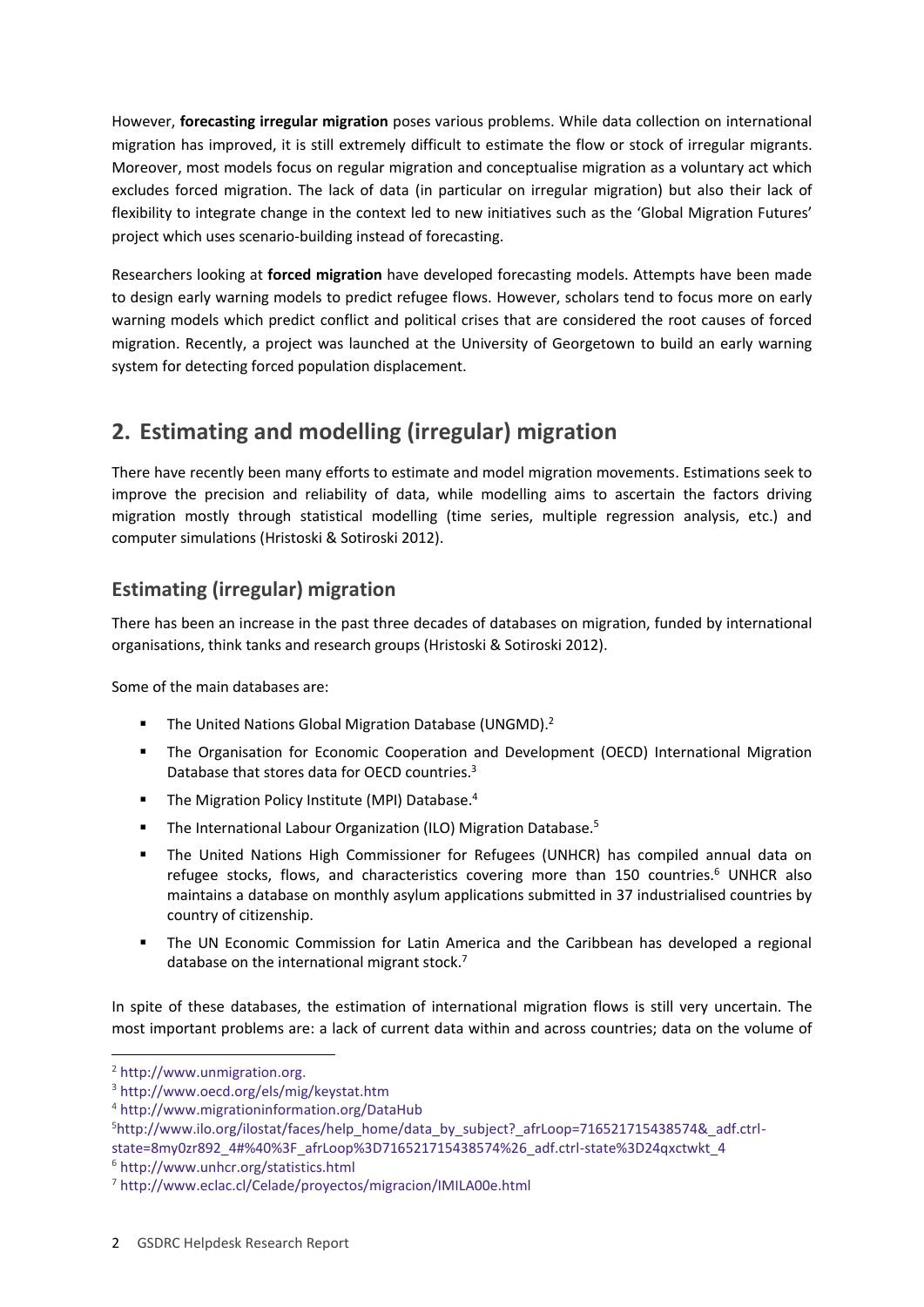migration can be reported differently by the receiving country and the sending country; different data collection procedures and methodologies across countries and organisations complicate comparing data (Bijak & Wisniowski 2011; Hristoski & Sotiroski 2012; Santo Tomas, Summers & Clemens 2009). There are thus important gaps in knowledge on the basic stocks and flows of international migrants. According to Tomas, Summers & Clemens (2009, p. 5), the 'nonexistence or inaccessibility of detailed, comparable, disaggregated data on migrant stocks and flows is the greatest obstacle to the formulation of evidencebased policies.' Moreover, a major dimension of this problem is the difficulty to gather data on irregular migrants across the world (Hristoski & Sotiroski 2012; Santo Tomas, Summers & Clemens 2009).

Some specific projects such as CLANDESTINO (2007-2009), coordinated by the Hellenic Foundation for European and Foreign Policy (ELIAMEP) and funded by the European Commission (EC), have looked at irregular migration. CLANDESTINO's aim was to collect, classify data and estimate irregular migration in 12 European Union (EU) countries. The researchers (Jandl, Vogel & Iglicka 2008) argue that while the degree of accuracy will never reach the accuracy of estimating the size of regular migrants, there is still a lot that social scientists can do to estimate irregular migrants. CLANDESTINO was therefore launched to fill this gap and resulted in an online database in 2009 that is still occasionally updated. Jandl (2004; 2008, 2011) argues that even though estimation is always problematic because by its very nature irregular migration is undocumented and unobservable, a variety of statistical methods are available. The problem is that they are almost never used in practice. He also stresses the need to undertake more qualitative research to understand irregular migration processes.

#### **Modelling (irregular) migration**

Modelling migration refers to assessing the factors that underlie decisions to migrate. For Greenwood (2005, p. 725), the 'models are abstract depictions and simplifications of complex real-world processes that may or may not be expressed mathematically.' Hence, the aim of empirical models is to assess the relative importance of various determinants of migration. More generally, it seeks to answer the question: why does a certain migration phenomenon occur? According to Greenwood (2005), migration models could also be used to predict migration. However, they have not frequently been used for this.

A particularity of most of these models is that they start with the assumption that migration is a voluntary human act. D'Artis' (2005) elaboration of a model to predict migration flows from the three Baltic States to the EU after their accession is a good example of this. The last two enlargements of the EU generated a large body of literature attempting to predict the size of possible labour migration in the years following the accession. Usually, the theoretical bases for the empirical study are simple economic arguments that relate migration to gains and losses in terms of human capital and costs of migration (D'Artis 2005). Hence, this limits the use of these models for irregular migration (Greenwood 2005). Indeed, since they do not take into account migration as an involuntary act, they cannot account for migration as a result of a war or a political crisis which is often a driver of migration from developing to developed countries, and between developing countries.

More generally, it seems that no model has been developed to forecast irregular migration (expert comment). However, another expert argues that it is possible to forecast irregular migration as data tracking is more sophisticated than before. The point would be not only to understand the root causes, but also the options available inside the country, and in neighbouring countries - as these can be facilitators or obstacles. In the end, people who wish to leave (or have to) will find a way out - unless there are obstacles from keeping them to do so (expert comment).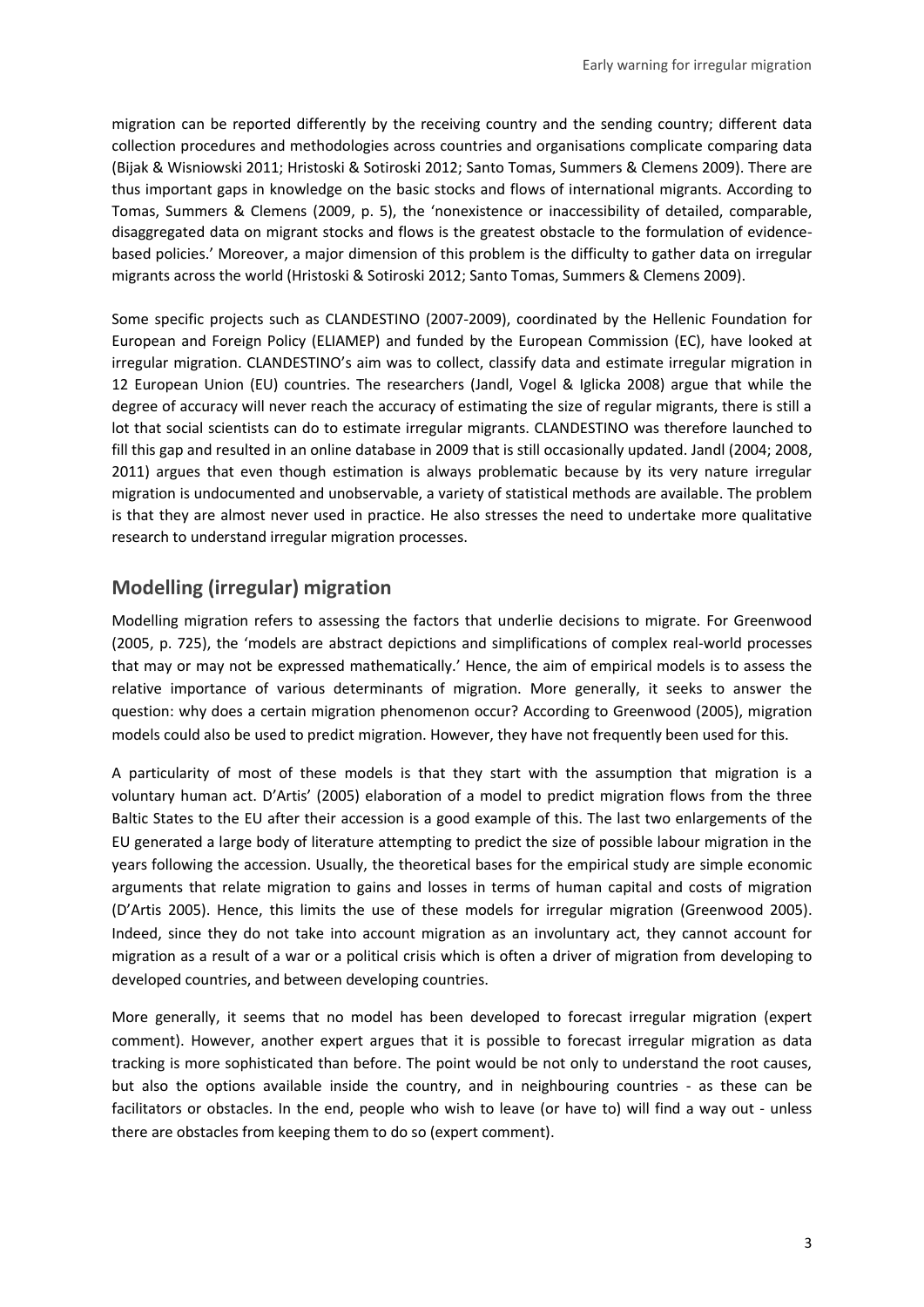Paoletti *et al.* (2010) also point to another problem that undermines these attempts at modelling migration. They show that statistical data is used to analyse previous trends, make assumptions about the main relationships with key variables and forecast migration flows into the future. To do so, studies rely on the use of historical and current migration data such as in the databases listed previously. For them, this is highly problematic since it ignores the uncertain context that affects migration trends and policies. They claim that forecasting models face several problems:

- They assume that the structure of the model remains the same across time: it implies that the relationship between migration and its main determinants – the structure – is going to be the same in the future.
- The lack of data: in some cases this means that parameters of projection models are estimated using historical migration data for other countries – thus assuming the same structure across countries.
- Official statistics generally do not capture irregular migration.

Hence, 'as a result of these limitations, too often future migration trends are explored using extrapolations of current trends without taking into consideration future cultural, economic and environmental change on the global level. Such structural changes are likely to lead to fundamental changes in the direction, volume and complexity of world migration, but cannot be easily accounted for using traditional forecasting methods' (Paoletti *et al.* 2010, p. 3).

The research project 'the Global Migration Futures' based at the University of Oxford and implemented by the International Migration Institute (IMI) was partly set up to respond to the problems of traditional forecasting methods. It has been trying to use an innovative scenario methodology to identify key uncertainties and relative certainties that may drive future migration. It seeks to examine future migration patterns and trends by discussing relevant variables. The methodology is both exploratory and participatory. Indeed, and this is one of its central components, it integrates migration experts, scholars from various fields and stakeholders into the process of scenario-building. Scenarios are defined as 'stories that describe different futures that are developed using methods that systematically gather perceptions and data about certainties and uncertainties' (Paoletti *et al* 2010, p. 8). Hence, migration scenarios are not forecasts, the point is not so much to get it right as to have 'a set of scenarios that illuminates the major forces driving the system, their interrelationships and the critical uncertainties' (Paoletti *et al*., 2010, p. 10). The process of scenario-building is based on the following factors that are assumed to be the main drivers of migration:

- Demographic factors: fertility, longevity and gender.
- **Economic context: labour market structure, relative wages, poverty traps.**
- South–North flows and transnational networks.
- **Institutional and political environment.**
- **Effects of climate change and environmental degradation.**

A series of policy briefing papers is now available on the 'the Global Migration Futures' website which draws on this methodology and explores future scenarios in various geographical areas (Pacific, Horn of Africa, North Africa, etc.).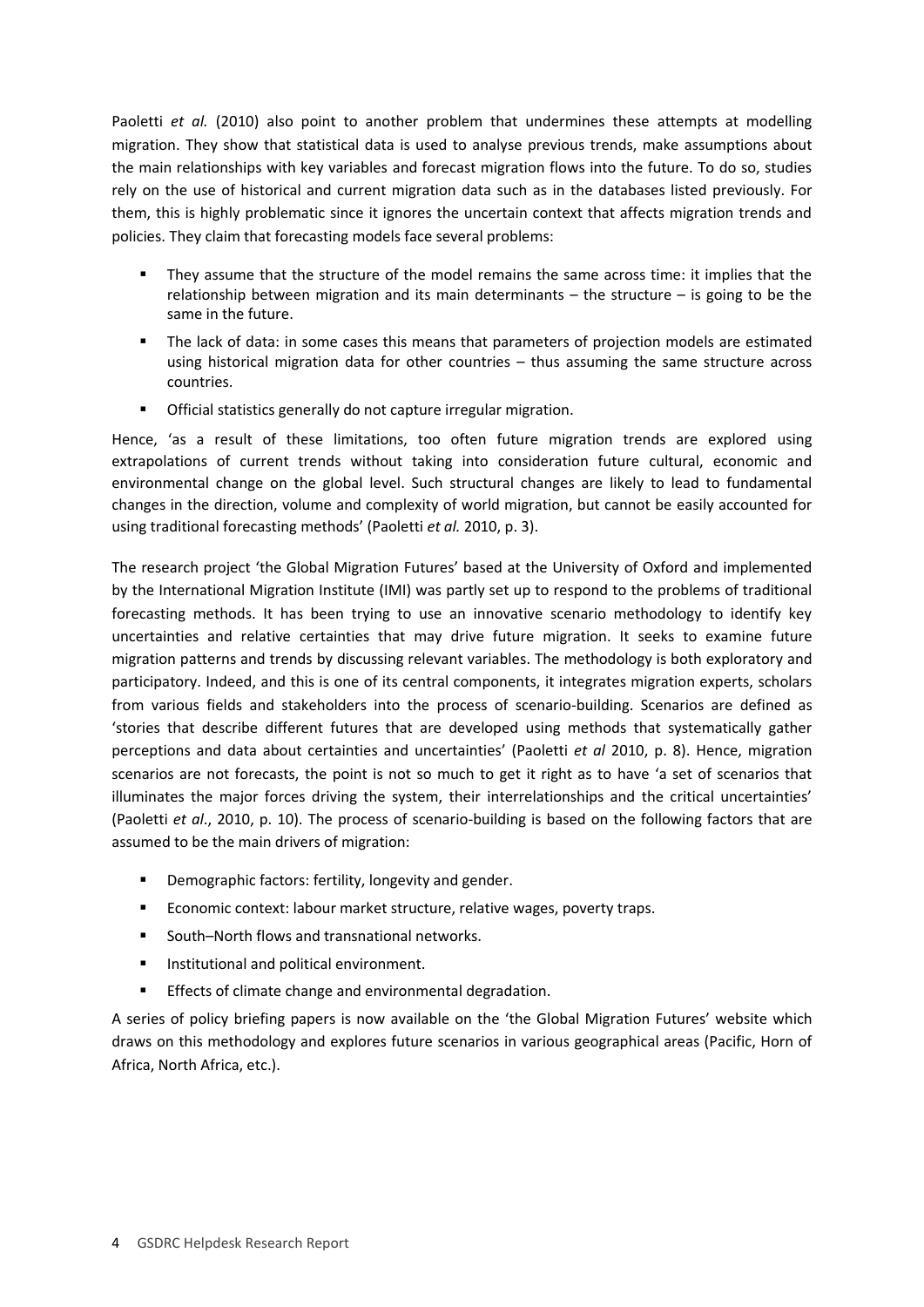## <span id="page-4-0"></span>**3. Early warning models of forced migration**

There have been attempts to devise early warning mechanisms in forced migration, in particular refugee flows. However, Shellman & Stewart (2007) warn that while early warning models are successful in forecasting natural disasters like droughts and storms, models to forecast humanitarian disasters like refugee movements are not as successful. Schmeidl (2003) also points to the lack of details, precision and flexibility across cases and time of these models even though the importance of 'conditional probabilities' should not be underestimated when making predictions.

The first seminal work on early warning of refugee flows was done by Lance Clark (1989). According to Clark an early warning system for refugee flows serves two functions: 1) the alleviation of the causes of refugee flows; 2) the provision of more adequate and timely refugee relief. He argues that early warning should discuss a range of scenarios, especially mass influx emergencies. For Clark, the three questions for the influx scenarios are:

- What are the major humanitarian crises which people face in the potential sending country?
- What determines which people among the affected population will respond to these problems by leaving the country?
- What events or changes are the last critical ones that might lead directly to an international refugee flow?

To answer these questions, the early warning system should be based on the analyses of three groups of factors: 1) push factors (root causes and proximate events); 2) intervening factors; 3) triggering factors.

Following up this seminal work, Schmeidl (1997) published a widely referenced work on early warning. In her paper she develops a theoretical model of refugee migration. She empirically tests the model to assess the role played by generalised structural factors in driving forced migration. Methodologically, she regresses the number of refugees on several political, economic, and intervening variables, using pooled time-series analysis over a 20 year period (1971-1990). Drawing on Clark, she distinguishes between three groups of factors (root causes, proximate conditions and intervening factors). She concludes that: measures of institutional human rights violations have weaker predictive power than do measures of generalised violence; civil wars with foreign military interventions are more important in producing large refugee populations and prolonged migrations than are civil wars without outside influence; ethnic rebellion is important as a cause of small refugee migrations but cannot significantly predict mass exodus; and economic and intervening variables have little impact on predicting refugee migration. She finishes by claiming that future research should seek to clarify the role of economic factors.

Later works on early warning of forced migration usually draw on Clark (1989) and Schmeidl (1997). One of these works is Davenport, Moore & Poe (2003) which conducted statistical analyses on a pooled crosssection time-series data set consisting of data from 129 countries for the years 1964–1989. Their findings support the conclusion that threats to personal integrity are of primary importance in leading people to abandon their homes. Moore & Shellman (2004) also explore the determinants of forced migration. They focus specifically on the push factors that cause people to flee their homes and ask: what characteristics of countries help explain the variation, over time and across countries, in forced migration movements? Their conclusions show that the violent behaviour of governments and dissidents (and their interaction) are the primary determinants of forced migration flows. They also suggest that high levels of dissident violence might be the strongest indicator. Finally, they argue that this model could be useful to serve an early warning capacity and develop contingency plans.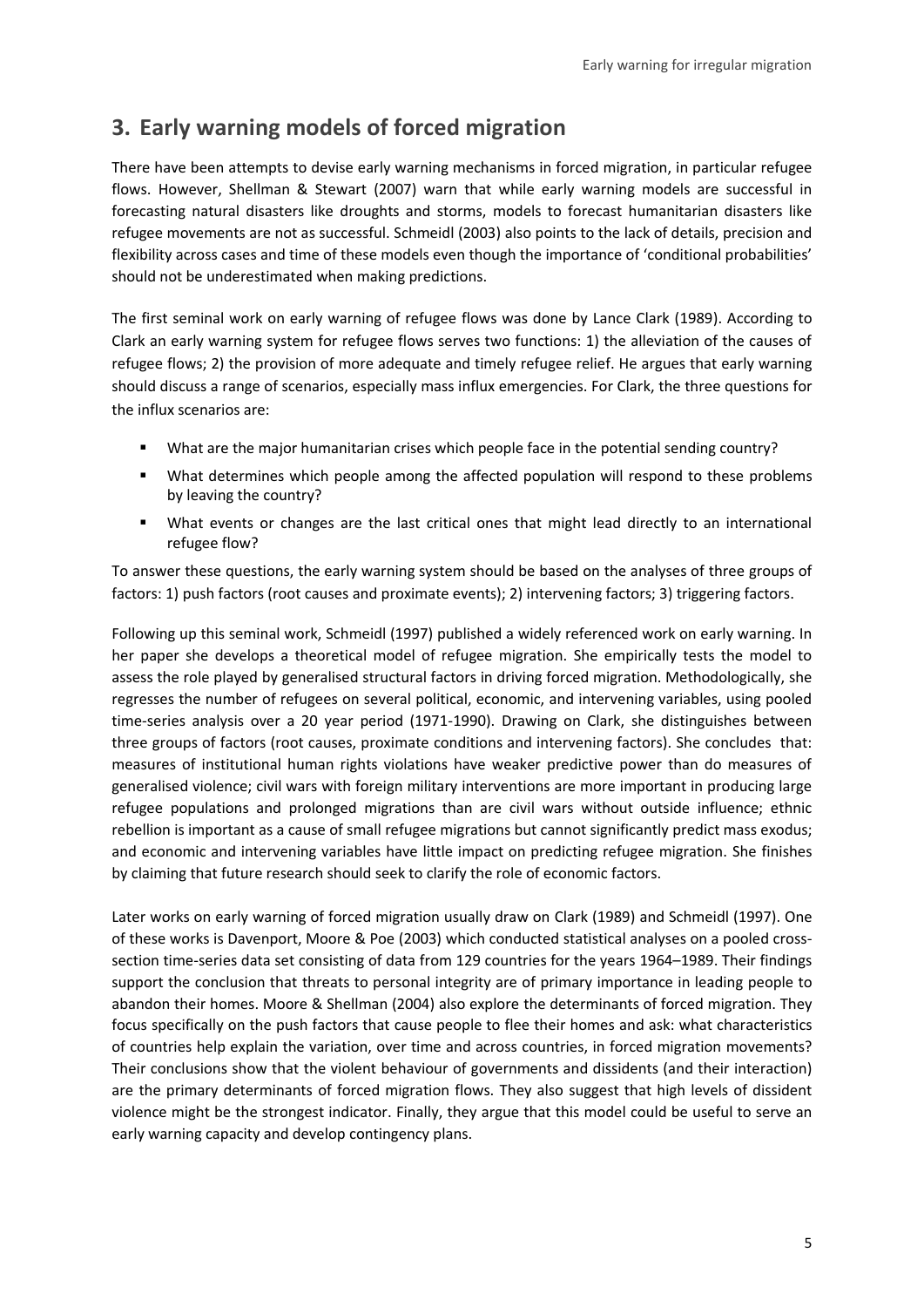Shellman & Stewart (2007) use a case study to build a model. Their model aims to predict forced migration of Haitians fleeing to the US based on factors such as civil violence, poor economic conditions and foreign interventions. The rational is that the model should predict the risk factors which predict migration. Figure 1 shows how these risks factors are causally related to each other. At the end, they argue they have predicted weekly flows as opposed to annual flows which enable policy-makers to better plan for humanitarian crises. They thus claim that given the model's performance, it should be reproduced in additional countries to build more precise early-warning models of forced migrant events.

#### **Figure 1: causal model of forced migration from Haiti to the US**

**FIGURE 1** THE CAUSAL MODEL



*Source: Shellman & Stewart (2007, p. 176).*

Overall very little has been done in the area of early warning of forced migration. According to Schmeidl (2003) this is because attention has shifted to the early waning of conflicts and state failure which are considered to be at the origin of forced migration.

However, recently a project has been launched at the University of Georgetown named 'Forecasting the Break: Building Community and Capacity for Large-Scale Data-Intensive Research in Forced Migration Studies.' This ongoing project includes a multidisciplinary community of scholars and practitioners to create a pilot of a large-scale, data-intensive early warning system for detecting forced population displacement. The project has five components (Forecasting the Break 2015):

- The development and validation of a theoretical model of forced migration that captures the complexity and dynamism of the phenomenon.
- The development of algorithms and methodologies that take disparate forms of data with varying degrees of reliability and completeness, and extract meaningful timely patterns that can be used in conjunction with theoretical models of forced migration as evidence for identifying potential regions of concern.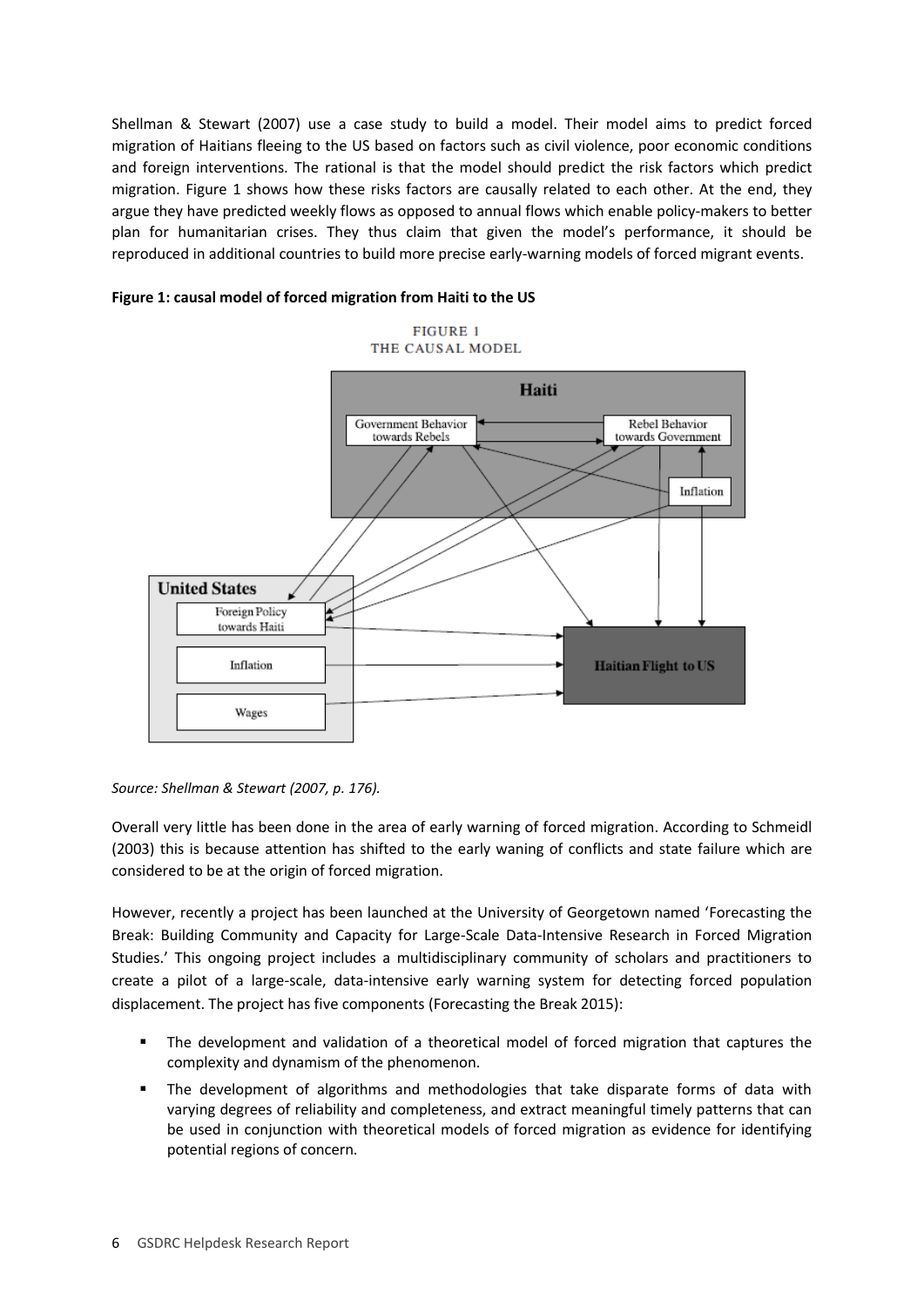- The creation of a platform that provides timely warning of displacement using integrated knowledge from both a theoretical model of forced migration and a data-driven model based of relevant patterns of concepts, events, and other signs of displacement that exist in large opensource data repositories.
- **The development of analytic tools that enable policymakers and practitioners to test different** scenarios to respond to forecasted movements.
- The development of a framework that embeds ethical and privacy considerations on the use of big data into the early warning system.

### <span id="page-6-0"></span>**4. References**

Bija, J., & Wisniowski, Arkadiusz (2011). *Statistical modelling of international migration flows*. 58th World Statistics Congress of the International Statistical Institute (ISI2011). Retrieved from: [http://eprints.soton.ac.uk/208435/1/ISI2011\\_Bijak\\_STS018.pdf](http://eprints.soton.ac.uk/208435/1/ISI2011_Bijak_STS018.pdf)

- Clark, L. (1989). *Early Warning of Refugee Flows* (Refugee Policy Group Paper). Washington DC: RGP. Retrieved from[: http://repository.forcedmigration.org/show\\_metadata.jsp?pid=fmo:3342](http://repository.forcedmigration.org/show_metadata.jsp?pid=fmo:3342)
- D'Artis, K. (2005). Can we use NEG Models to Predict Migration Flows? An Example of CEE Accession countries. *Migration Letters*, 2:1, 32-63.
- Davenport, C., Moore, W., & Poe, S. (2003). Sometimes you just have to Leave: Domestic Threats and Forced Migration, 1964-1989. *International Interactions: Empirical and Theoretical Research in International Relations*, 29:1, 27-55[. http://dx.doi.org/10.1080/03050620304597](http://dx.doi.org/10.1080/03050620304597)

Forecasting the Break. (2015). *Forecasting the Break: Big Data Analytics for Assessing the Dynamics of Forced Migration. Progress Report and Proposed Next Steps*. Unpublished.

- Greenwood, M. J. (2005). Modeling Migration. *Encyclopedia of Social Measurement*, 2, 725-734. Retrieved from[: http://www.colorado.edu/econ/courses/spring12-4292-](http://www.colorado.edu/econ/courses/spring12-4292-001/Modeling%20Migration.pdf) [001/Modeling%20Migration.pdf](http://www.colorado.edu/econ/courses/spring12-4292-001/Modeling%20Migration.pdf)
- Hristoski, L., & Sotiroski, K. (2012). Conceptual Data Modelling of Modern Human Migration. *Management Information Systems*, 7:4, 3-12. Retrieved from: [http://www.ef.uns.ac.rs/mis/archive](http://www.ef.uns.ac.rs/mis/archive-pdf/2012%20-%20No4/MIS2012-4-1.pdf)[pdf/2012%20-%20No4/MIS2012-4-1.pdf](http://www.ef.uns.ac.rs/mis/archive-pdf/2012%20-%20No4/MIS2012-4-1.pdf)
- Jandl, M. (2004). The Estimation of Illegal Migration in Europe. *Migration Studies*, XLI: 153, 141-155. Retrieved from[: http://www.net4you.com/jandlftp/Estimation-2004.pdf](http://www.net4you.com/jandlftp/Estimation-2004.pdf)
- Jandl, M. (2008). *Methodologies for the estimation of stocks of irregular migrants*. Joint UNECE/Eurostat/UNFPA/MEDSTAT II Work Session on Migration Statistics. Retrieved from: <http://www.docstoc.com/docs/41869680/Methodologies-for-the-estimation-of-stocks-of-irregular>
- Jandl, M. (2011). Methods, Approaches and Data Sources for Estimating Stocks of Irregular Migrants. *International Migration*, 49:5, 53-77[. http://dx.doi.org/10.1111/j.1468-2435.2011.00701.x](http://dx.doi.org/10.1111/j.1468-2435.2011.00701.x)
- Jandl, Vogel & Iglicka (2008): Report on methodological issues. Brussels: EC. Retrieved from: [http://clandestino.eliamep.gr/wp-content/uploads/2009/10/clandestino\\_report-on-methodological](http://clandestino.eliamep.gr/wp-content/uploads/2009/10/clandestino_report-on-methodological-issues_final12.pdf)[issues\\_final12.pdf](http://clandestino.eliamep.gr/wp-content/uploads/2009/10/clandestino_report-on-methodological-issues_final12.pdf)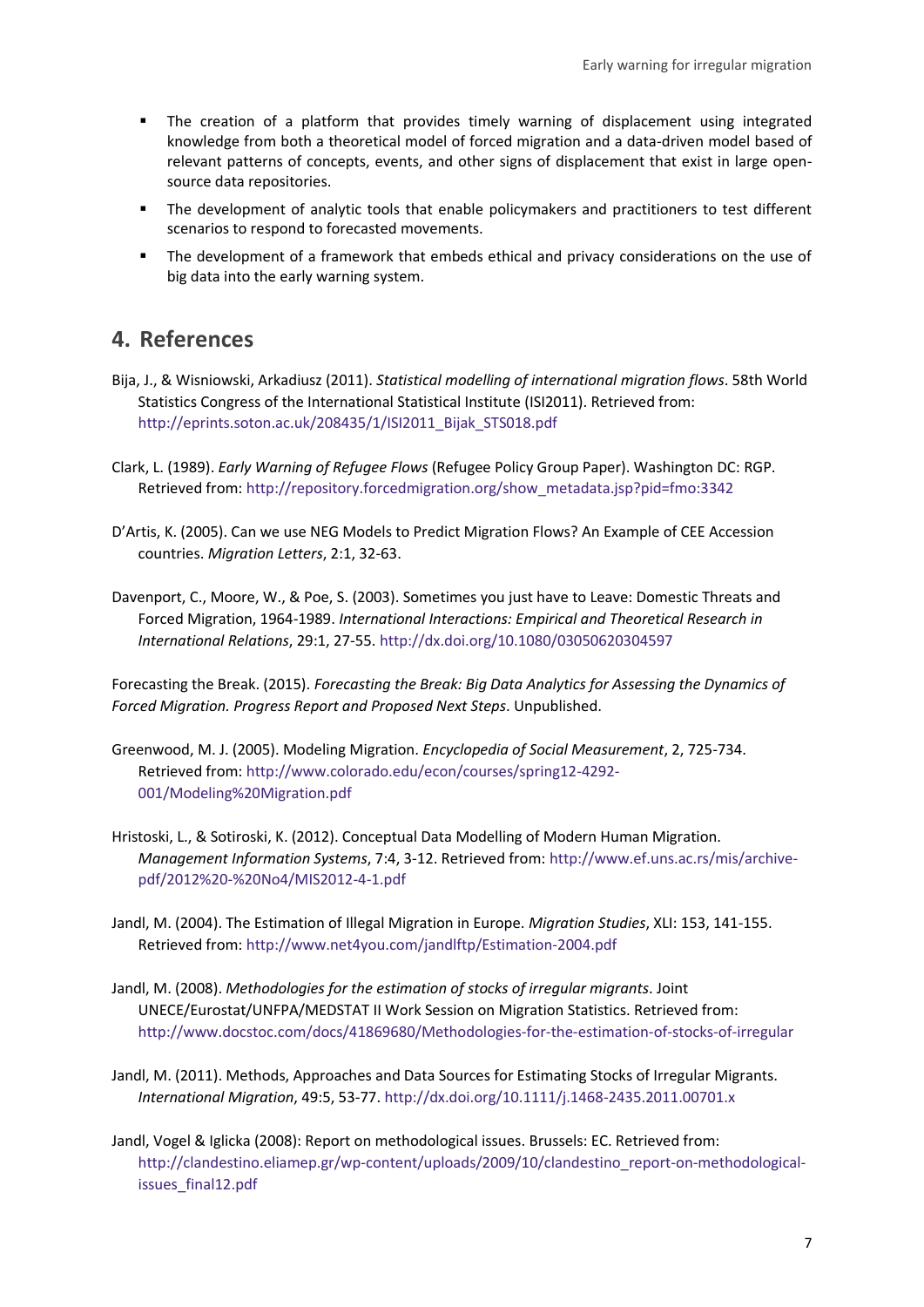- Moore, W. H, & Shellman, S. M. (2004). Fear of Persecution. Forced Migration, 1952-1995. *Journal of Conflict Resolution*, 40, 5, 723-745. http://dx.doi.org/ 10.1177/0022002704267767
- Paoletti, E., de Haas, H., & Vargas-Silva, C. (2010). *The concept and theory of migration scenarios*. Oxford: IMI. Retrieved from: [http://www.heindehaas.com/Publications/Concept\\_theory\\_of\\_migration\\_scenarios.pdf](http://www.heindehaas.com/Publications/Concept_theory_of_migration_scenarios.pdf)
- Santo Tomas, P. A., Summers, L. H., & Clemens, M. (2009). *Migrant Counts. Five Steps Towards Better Migration Data*. Washington DC: Center for Global Development. Retrieved from: [http://www.cgdev.org/files/1422146\\_file\\_CGD\\_migration\\_FINAL\\_web.pdf](http://www.cgdev.org/files/1422146_file_CGD_migration_FINAL_web.pdf)
- Schmeidl, S. (1997). Exploring the Causes of Forced Migration: A Pooled Time-Series Analysis, 1971-1990. *Social Science Quarterly*, 78,2, 284-308. Retrieved from[: http://www.popline.org/node/269979](http://www.popline.org/node/269979)

Schmeidl, S. (2003). The Early Warning of Forced Migration: State or Human Security? In Newman, E., & Van Selm, J. *Refugees and Forced Displacement. International Security, Human Vulnerability, and the State*, 130-155. Tokyo: UNU Press. Retrieved from: [http://www.swisspeace.ch/fileadmin/user\\_upload/Media/Publications/Journals\\_Articles/Publication](http://www.swisspeace.ch/fileadmin/user_upload/Media/Publications/Journals_Articles/Publications_by_staff/Schmeidl__Susanne__The_early_warning_of_forced_migration.pdf) s by staff/Schmeidl Susanne The early warning of forced migration.pdf

Shellman, S. M., & Brandon, M. S. (2007). Predicting Risk Factors Associated with Forced Migration: An Early Warning Model of Haitian Flight. *Civil Wars*, 9:2, 174-199. <http://dx.doi.org/10.1080/13698240701207344>

#### **Key websites**

- CLANDESTINO Database on Irregular Migration: [http://irregular-migration.net//](http://irregular-migration.net/)
- Forecasting the Break, University of Georgetown[: https://isim.georgetown.edu/forecasting](https://isim.georgetown.edu/forecasting)
- Global Migration Futures, University of Oxford[: http://www.imi.ox.ac.uk/projects/gmf](http://www.imi.ox.ac.uk/projects/gmf)
- IOM[: http://www.iom.int/](http://www.iom.int/)
- OECD International Migration Database[: http://www.oecd.org/els/mig/keystat.htm](http://www.oecd.org/els/mig/keystat.htm)
- MPI:<http://www.migrationinformation.org/DataHub>
- UN Economic Commission for Latin America and the Caribbean database: <http://www.eclac.cl/Celade/proyectos/migracion/IMILA00e.html>
- UNGMD: http://www.unmigration.org
- UNHCR: http://www.unhcr.org/statistics.html

#### **Expert contributors**

Dita Vogel, University of Bremen Susanne Schmeidl, University of New South Wales (UNSW) Australia

#### **Suggested citation**

Lopez-Lucia, E. (2015). *Early warning models for irregular migration* (GSDRC Helpdesk Research Report 1241). Birmingham, UK: GSDRC, University of Birmingham.